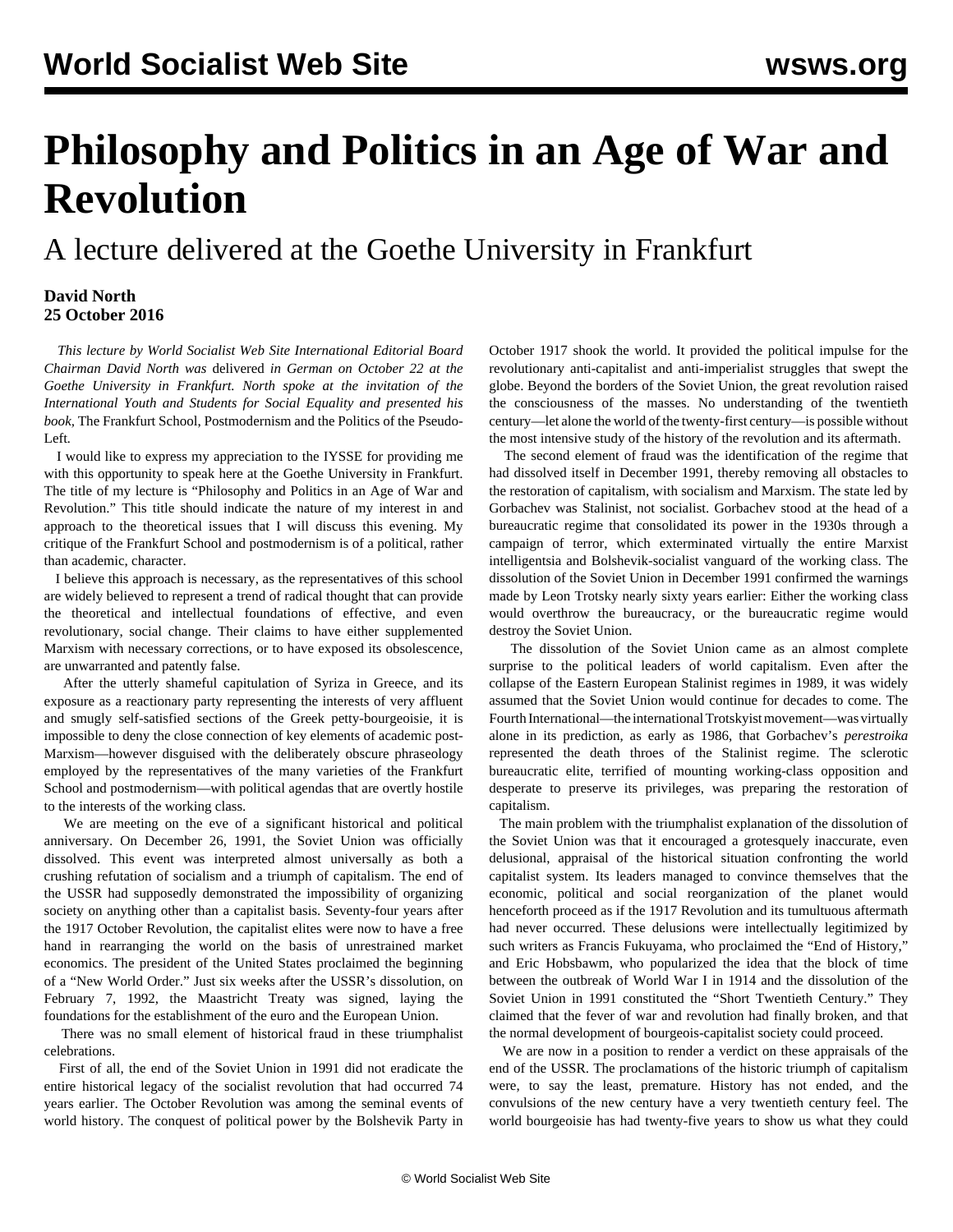do without having to look over their shoulders and concern themselves with the specter of socialism and Marxism. What is the result of their labors?

 A quarter-century after the dissolution of the USSR, the post-Soviet capitalist world is wracked by a global crisis of existential dimensions. Were Voltaire's Doctor Pangloss to be brought to life and asked to comment on the state of the modern world, he would probably throw up his hands in despair. At every level—political, economic, social and cultural—capitalist society is confronted with a crisis that can be compared only to the era of the Great Depression and World War II. The old reformists of the pre-World War I Social Democracy, influenced by Eduard Bernstein, used to joke about the *Zusammenbruchstheorie .* In 1914, it proved not to be a joke at all. Today, we are in the midst of a growing systemic crisis that threatens catastrophic consequences.

 On the economic front, the capitalist system has staggered from crisis to crisis. The crash of 2008 brought the world economy to the brink of the abyss. Nearly a decade later, the global economy is stagnating. Economic analysts concede that the rate of growth will remain low for years, if not decades, to come.

 The last two decades have seen an extraordinary increase in the level of social inequality. One study found that the combined wealth of the world's 62 richest people is greater than that of the bottom half of the global population: that is, the wealth of 62 people equals that of 3.5 billion human beings. Taken as an average, the personal wealth of each of these 62 richest people is greater than the combined wealth of 56 million of the poorest people! Such a scale of social inequality is incompatible with democracy. The growth of reactionary parties throughout the world reflects a fundamental loss of confidence in the viability of bourgeois democratic institutions. And why should these institutions retain the confidence of the masses? For the past quarter-century, broad sections of the working population have experienced a relentless decline in their living standards. This has discredited the project for a European Union and resulted in the victory of Brexit in the British referendum.

 And within the United States, the great bastion of world capitalism, the frustration and disillusionment of tens of millions of working people finds politically disoriented expression in the rise of Donald Trump. In a recent commentary on the American elections, *Die Zeit* asked: "Have the Americans gone crazy?" It may, from afar, appear that they have. How is it possible that Donald Trump—a corrupt and fascistic swindler—could obtain the presidential nomination of one of the two main political parties? And yet, this is a question that Germans should be able to answer. Citizens of this country should not find it difficult to understand the political processes unfolding in the United States. Eighty-two years ago, Leon Trotsky explained the source of Hitler's popularity:

 There were in the country plenty of ruined and drowning people with scars and fresh bruises. They all wanted to thump with their fists on the table. This Hitler could do better than others. True, he did not know how to cure the evil. But his harangues resounded, now like commands and now like prayers addressed to inexorable fate. [1]

 There are millions of Americans who bear the scars and bruises inflicted by an uncaring and punishing society. Trump provides a means of expressing anger and frustration. The Republican nominee for the presidency of the United States did not emerge from an American version of a Munich beer hall. Donald Trump is a billionaire, who made his money in Manhattan real estate swindles, the semi-criminal operations of casino gambling, and the bizarre world of "reality television," which entertains and stupefies its audience by manufacturing absurd, disgusting

and essentially fictional "real life" situations. The candidacy of Donald Trump could be described as the transfer of the techniques of reality television to politics.

 Trump promises to "Make America Great Again." The slogan evokes nostalgia for a past that cannot be recovered and which never really existed. Americans have always been suckers for clever con artists who promise a cure for baldness and intestinal gas. Trump, the great marketer of kitsch, has made a fortune promising to provide them with the secret to success and fabulous wealth. Now he is promising to restore America to "greatness." Trump's slogan appeals to millions for whom life in contemporary America is anything but great. How will the "greatness" of the past be restored? By building a wall that will span more than 2,000 miles across the southern border of the United States, deporting millions of Hispanic immigrants, barring Moslems from entering the United States, imposing massive tariffs on Chinese products, and, above all, slashing taxes on large corporations and rich individuals like Trump himself.

 Of course, all of this is delusional. But the anger and frustration that provide the fuel for his movement is rooted in real conditions of social distress, for which American capitalism has no solution. Trump's opponent, Hillary Clinton, epitomizes a corrupt status quo that is totally identified with Wall Street and the military-intelligence establishment. Not one of the social problems that afflict the great majority of Americans is addressed in her election program. These include declining living standards, the rising cost of health care, the absence of job security, and, for millions of young people, staggering levels of student debt.

 Notwithstanding the support Trump is receiving, there is not, as yet, a mass fascist movement in the United States. It must not be forgotten that earlier this year, millions of Americans responded enthusiastically to the campaign of Bernie Sanders, who was popularly identified as a socialist. After Sanders abandoned his campaign and shifted his support to Clinton, many of his supporters looked to Trump as the only alternative to the status quo. But that does not mean they want a fascistic government. Still, even if Trump should eventually lose the November election, his campaign is a warning. Twenty-five years after the failure of the Soviet Union, American democracy is in a state of terminal crisis.

 Let us now consider the international situation. In the aftermath of the dissolution of the USSR, there was a great deal of talk about the "peace dividend." With the ending of the Cold War, it was argued, the potential for military conflict had been greatly reduced and the vast expenditures on armaments could be significantly cut back. That did not happen. The last quarter-century has been characterized by virtually perpetual warfare. Even before the formal dissolution of the USSR, the United States took advantage of the turmoil in the Kremlin to launch the first invasion of Iraq in 1990–91. This was followed by the joint decision of the United States and Germany to organize the breakup of Yugoslavia, which led to the bloody civil war in the Balkans and culminated in the US war against Serbia in 1999. The attack on the World Trade Center in New York on September 11, 2001 provided the pretext for the launching of the "War on Terror," which, after more than 15 years, continues to rage.

 By now, it has become all too clear that the "War on Terror" is a propagandistic phrase, employed by American imperialism to legitimize its drive for global hegemony. And the United States has not hesitated to make use of the services of its supposed terrorist enemies, in Al Qaeda and the related Al-Nusra Front, to achieve its geo-political aims in the Middle East. Moreover, the US-instigated wars in the Middle East and Central Asia are only the initial stages of a strategy for world domination that has already led to an immense escalation of conflict with both Russia and China. Naturally, European imperialism cannot remain a bystander in the developing global conflict. The German ruling class is once again talking about its role as a global power, and the media is systematically reintroducing the vocabulary of militarism into daily political discourse.

There is a vast chasm between the advanced preparations for military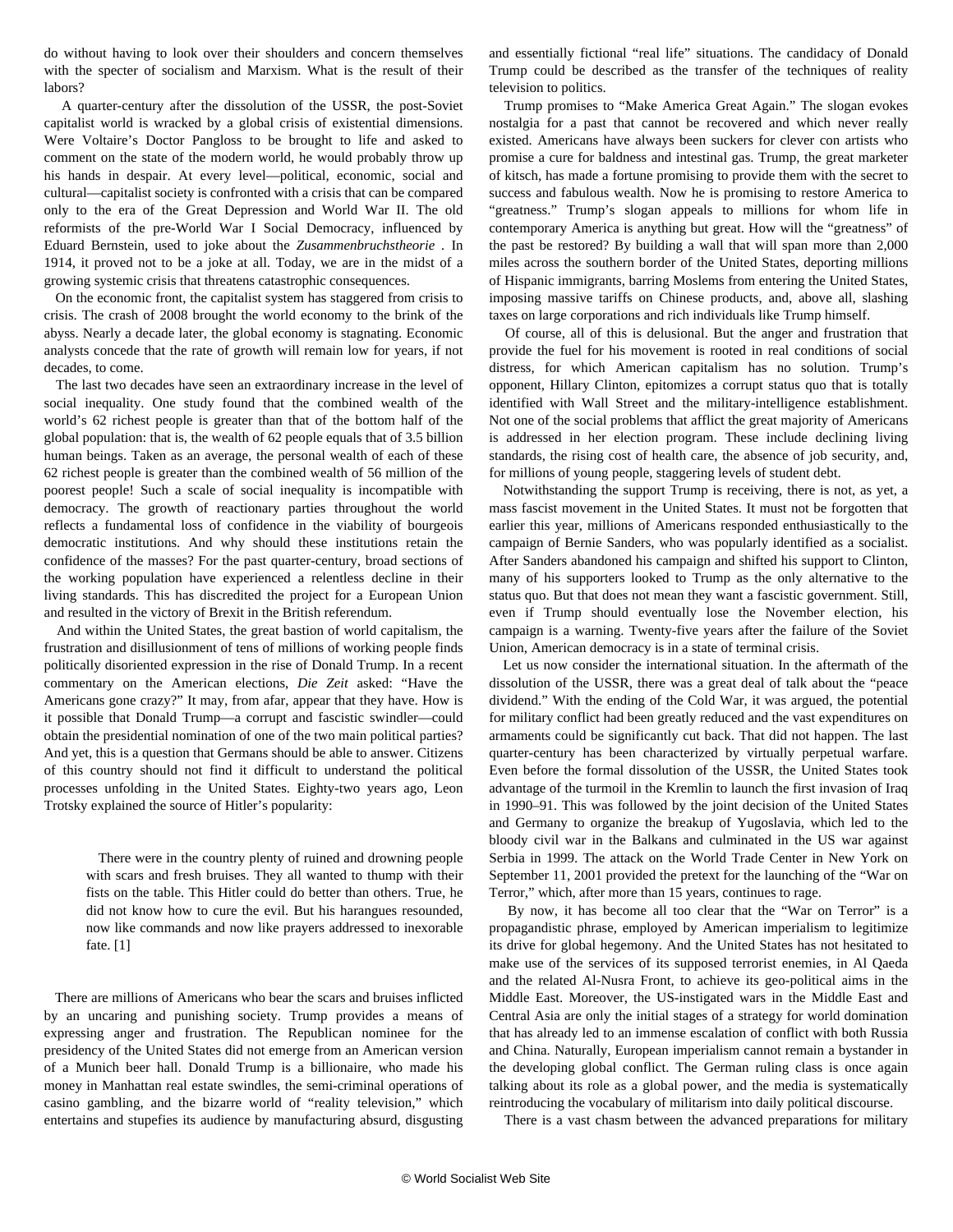conflict, which could involve the use of nuclear weapons, and public consciousness of the extent of the danger. In the United States, numerous documents have been issued by military strategists that all but assume a major war with Russia and China is highly likely, even inevitable, within the next decade. In September 2015, Martin Dempsey, a retired US Army general and former chairman of the Joint Chiefs of Staff, stated: "It's the most dangerous period of my lifetime." [2]

 Last month, The Atlantic Council, which plays an influential role in the formulation of US government policy, issued a document titled *The Future of the Army*. It states bluntly: "In many ways, the United States has entered an era of perpetual war, since it will have to continue addressing the various manifestations of this threat for years and probably decades to come." [3] The army must prepare for '"the next big war'—involving very capable adversaries, high levels of death and destruction, and perhaps hundreds of thousands of US troops." [4] In one of its bluntest passages, the report declares:

 Unpleasant as it is to contemplate, the Army must improve its capacity to sustain large numbers of casualties and keep fighting… Doctrine and training for this chilling eventuality must be revitalized, and leaders must be prepared to regroup and sustain operations and fighting spirit in the face of heavy losses. Training should expose units to mass rocket and artillery fires, chemical attacks, and even nuclear attacks in order to simulate the largescale losses that would require reorganization to continue the mission. [5]

 Another analysis, written from a Russian perspective, offered the following assessment of the present state of global tensions:

 As major powers increasingly modernize their arsenals, retool force structures, and begin to engage in brinkmanship, the setting becomes akin to Chekhov's "rifle on the wall," one that has all the signs of going off. With each year it appears more likely that competition among powers, military gambits and miscalculations may rekindle an interstate conflict with disastrous consequences…

 All analogies are imperfect, but in some important ways the world today resembles the years that preceded the First World War. It may not be multipolar, but it is entangled in a complex web of regional alliances, bilateral treaty guarantees and the like. [6]

 Summing up the experience of a quarter century, the "triumph of capitalism" proclaimed in the aftermath of the dissolution of the Soviet Union has been proven to be a disastrous misreading of historical reality. The Marxist analysis of capitalism has been vindicated.The same basic contradictions of capitalism discovered by Marxism that led to the wars and revolutions of the twentieth century—between social production and private ownership of the productive forces, and between the reality of a globally integrated process of production and the persistence of the nation state—underlie the economic, social and political convulsions of the modern world.

 Given the depth of the world capitalist crisis—the obvious stagnation of the world economy, the staggering concentration of wealth and growth of social inequality and social distress, and the rapidly growing danger of a catastrophic war, involving nuclear-armed powers—the question must be asked: Why is there no international mass revolutionary anti-capitalist and socialist movement? Even more specifically, why, after 25 years of virtually unending war, is there no global movement against imperialism?

Why are right-wing parties gaining strength, under conditions that should favor the left, which has historically been identified with the struggle against capitalism?

 These are questions for which there are no easy answers. A complex interaction of objective and subjective factors underlies the protracted crisis of the revolutionary workers' movement. Nevertheless, the "subjective factor" of political leadership—or, more precisely, misleadership—has played a central role in the sabotage and destruction of the revolutionary strivings of the working class. It is difficult to exaggerate the intellectual and political havoc caused by Stalinism. Several generations of workers and socialistically inclined intellectuals were disoriented and demoralized by the crimes and grotesque falsifications of the Soviet bureaucracy and its international network.

 How does one begin to measure the impact of the defeat of the German working class in 1933 and Hitler's rise to power, for which the disastrous policies imposed on the German Communist Party by Stalin were principally responsible, or of the Moscow Trials and the Great Terror, the betrayal of the Spanish Revolution, the Stalin-Hitler Pact of 1939, the assassination of Leon Trotsky, the betrayal of the post-war revolutionary upsurge of the working class in France, Italy and Greece, the bloody suppression of working-class uprisings in East Germany and Hungary, the betrayal of the May–June 1968 general strike of workers and students in France, or the Soviet suppression just two months later, in August 1968, of the Prague Spring, and the imposition of martial law to suppress the struggles of the Polish working class. The dissolution of the Soviet Union was the culmination of more than sixty years of the unrelenting falsification of Marxism, theoretically and politically. The most damaging lie of the twentieth century was the identification of Stalinism with Marxism. Moreover, a full accounting of its crimes must also include the policies and practices of Maoism, which is rooted in Stalinism.

 There is no question that the legacy of Stalinism has been a major factor in the disorientation of those petty-bourgeois theoreticians who have played a major role, directly and indirectly, in the formulation of the theoretical and political conceptions associated with both the Frankfurt School and postmodernism. The historical pessimism that constitutes a major element in their outlook is closely related to their attribution of responsibility to the working class for the consequences of the crimes committed by the Stalinist regimes.

 The end of the USSR and, we must add, the reintroduction of capitalism in China by the Maoist regime, were accompanied by an almost total political collapse among a broad section of the left intelligentsia, especially in the universities, who had identified Stalinism (including in its Maoist guise) with socialism and Marxism. It led rapidly to their abandonment of socialism as a political goal. Unwilling to examine the responsibility of Stalinism for the destruction of the Soviet Union, the events of 1991 and their aftermath deepened the anti-Marxist prejudices and antipathies of petty-bourgeois left academics.

 For the last 25 years, what has been presented as "left" politics—consisting of vague radical and anarchistic phraseology, but utterly disconnected from the theoretical foundations and revolutionary perspective of Marxism—has reflected the influence of the two dominant philosophical tendencies, identified with what is generally referred to as postmodernism and the Frankfurt School, within universities throughout much of the world. These tendencies are not identical. There are significant differences in their intellectual, theoretical and cultural origins. But they are, nevertheless, closely related, especially when considered from the standpoint of their political outlook and objective: the refutation and repudiation of Marxism. They regard as anathema the essential element of Marxism, namely, philosophical materialism, from which is derived the materialist conception of history.

 As with all philosophical "schools of thought," a rigorous theoretical analysis will disclose their complicated intellectual genealogy. Certainly,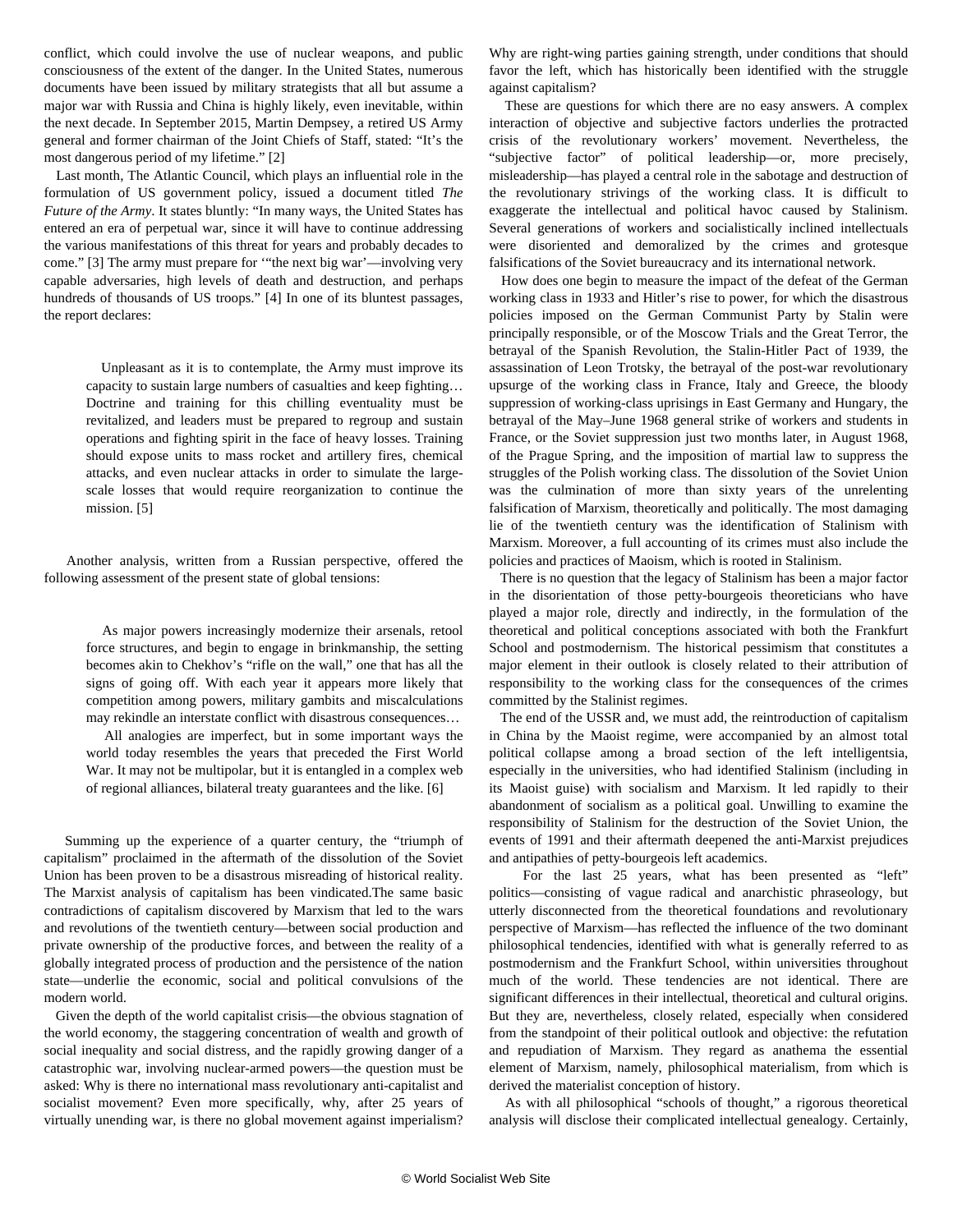both the Frankfurt School and postmodernism are deeply embedded in the idealist irrationalism of Schopenhauer and, of course, Nietzsche. The influence of the reactionary mystic Heidegger is clearly present in the writings of certain adherents of the Frankfurt School—especially, of course, Marcuse—and, even more widely, among the postmodernists.

 However, in the evaluation of both the Frankfurt School and postmodernism, it is worthwhile to recall Marx's assessment of the economic theories of Pierre-Joseph Proudhon. In a letter to Annenkov in 1846, Marx rendered a devastating judgment on Proudhon's *Philosophy of Poverty*. "Mr. Proudhon," Marx wrote, "does not provide a false critique of political economy because his philosophy is absurd—he produces an absurd philosophy because he has not understood present social conditions in their *egrènement*, to use a word which Mr. Proudhon borrows from Fourier, like so much else." [7]

 Paraphrasing Marx, the post-modernists and the adherents of the Frankfurt School advance an absurd politics not because their philosophy is absurd. Rather, the crass absurdities of their philosophy arise from their reactionary petty-bourgeois politics. One simply cannot understand either the Frankfurt School or postmodernism without recognizing that the rejection of Marxism and the perspective of socialist revolution based on the working class constitutes the underlying political impulse for their theories.

 Postmodernist theory arose quite specifically as a repudiation of Marxism and the perspective of proletarian revolution. The foundational role of Jean-François Lyotard in its emergence is well known. He is the author of the sentence: "Simplifying to the extreme, I define *postmodern* as incredulity toward metanarratives." The "metanarratives" to be discarded were those that advanced the Marxist perspective of socialist revolution. Thus, what is known in academic circles as "postmodernism" would be more accurately defined as "academic post-Marxism."

 Lyotard had been a member of a circle of ex-Trotskyist intellectuals in France who published a journal entitled *Socialisme ou Barbarie*. The origins of this journal lay in their rejection of Trotskyism. In particular, the *Socialisme ou Barbarie* group opposed Trotsky's analysis of the social structure of the Soviet Union—specifically, his definition of the Soviet Union as a degenerated workers' state. Trotsky's *Revolution Betrayed* advanced a "metanarrative" of the October Revolution, its political evolution, and its relationship to the future historical development of humanity that Lyotard rejected. *Socialisme ou Barbarie* insisted that the bureaucracy that ruled the Soviet Union was not, as Trotsky had claimed, merely a parasitic caste that lacked an independent political role and would either be overthrown by a political revolution of the resurgent Soviet working class or preside over the restoration of capitalism. The bureaucracy was, rather, a new type of ruling class.

 The political conclusion that flowed from this theory was that the revolutionary role attributed by Marxism to the working class had been refuted. Even where the working class had been able to overthrow the bourgeoisie, it proved incapable of holding power. It could do no more than prepare the ground for the rise of a new exploiting class. Thus, the Marxist "metanarrative" was invalid, and had been invalid from the start. The materialist conception of history was no more than a fiction, whose claims to objective truth could be discarded. Thought, Lyotard wrote, "must yield to the evidence that the grand narratives of emancipation, beginning (or ending) with 'ours,' that of radical Marxism, have lost their intelligibility and their substance."

 Having discarded the "metanarrative" of Marxism, what do the prophets of post-Marxism propose to put in its place? What anti-metanarrative have they developed that can serve as an adequate theoretical foundation for effective social action? Having supposedly established the bankruptcy of the working class as an effective social agency for anti-capitalist action and revolutionary change, what alternative basis of progressive political struggle have the post-Marxists discovered? Let us peruse their recent

writings for an answer.

 Alain Badiou is among the best known of contemporary French philosophers. He has been, in the course of his long academic career, closely associated with Michel Foucault, Gilles Deleuze and Lyotard. While he is critical of certain elements of postmodernism, and even claims to uphold a concept of objective truth, Badiou has proclaimed the irrelevance of all twentieth century Marxist conceptions.

 Marxism, the workers' movement, mass democracy, Leninism, the party of the proletariat, the socialist state—all the inventions of the 20th century—are not really useful to us anymore. At the theoretical level they certainly deserve further study and consideration; but at the level of practical politics they have become unworkable… The (19th century) movement and the (20th century) party were specific modes of the communist hypothesis; it is no longer possible to return to them." [8]

In another essay, Badiou writes:

 Yes, let us admit it without detours: Marxism is in crisis; Marxism is atomized. Past the impulse and creative scission of the 1960s, after the national liberation struggles and the cultural revolution, what we inherit in times of crisis and the imminent threat of war is a narrow and fragmentary assemblage of thought and action, caught in a labyrinth of ruins and survivals. [9]

 What does the post-Marxist professor propose as the alternative to Marxism? Badiou has acknowledged, with a frankness that is worthy of respect, that no alternative has been discovered to take the place of the rejected orthodox Marxism. In an essay of confession that bears the title, "Our Contemporary Impotence," Badiou writes:

 I think that what we are experiencing today is… that the majority of the political categories movement activists are trying to use to think and transform our current situations are, as they now stand, largely inoperative. [10]

 Frederic Jameson has for decades been a determined critic of orthodox Marxism, drawing upon one or another element of post-Marxist subjectivism in search of an alternative to the alleged rigidity of historical materialism. And at what political conclusions has Professor Jameson arrived? In his latest book, he makes a remarkable admission:

 Well, the left once had a political program called revolution. No one seems to believe in it any longer, partly because the agency supposed to bring it about has disappeared, partly because the system it was supposed to replace has become too omnipresent to begin to imagine replacing it, and partly because the very language associated with revolution has become as old-fashioned and archaic as that of the Founding Fathers. It is easier, someone once said, to imagine the end of the world than the end of capitalism: and with that the idea of a revolution overthrowing capitalism seems to have vanished. [11]